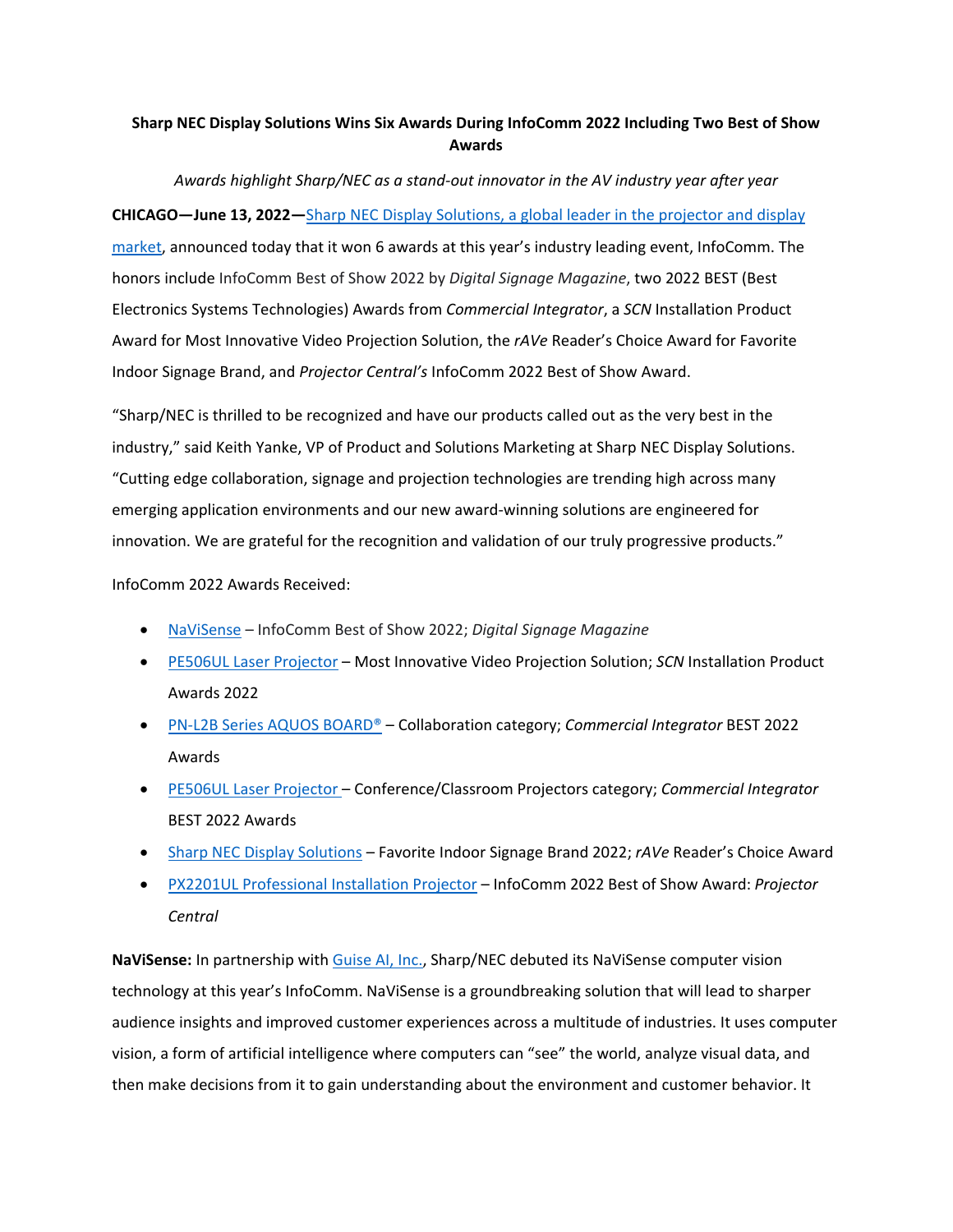gathers and processes anonymous customer attributes using off‐the‐shelf or existing camera sources and edge computing devices such as RPi4. This technology gathers the dwell time of people in front of a display, as well as a variety of other attributes, such as their estimated age and gender, the brand of clothing they are wearing, traffic trends and more. Information collected by NaViSense can be used to improve customer experiences and enhance decision making at airports, restaurants, office buildings, banks and credit union branches, museums and numerous retail settings.

**PE506UL Laser Projector**: Announced earlier this year, the PE506UL represents the next generation entry‐installation laser projectors. The ideal projection solution for K‐12, higher education and corporate applications, the upgraded PE Series projectors deliver powerful brightness with 5,200 lumens, accommodating larger screens and delivering more value to customers needing dynamic, high‐ resolution imaging at an affordable price. In addition, their laser light source offers a minimum of 20,000 hours of reliable life which reduces maintenance requirements, extends usable life, and lowers its total cost of ownership. The projectors also offer advanced LCD technology for brilliant colors and features and manual horizontal/vertical lens shift for easier installations. These projectors are backed by an industry‐leading 5‐year warranty with Sharp/NEC's InstaCare replacement program included.

**PN‐L2B AQUOS BOARD® Smart Interactive Display:** With intelligent collaboration tools and powerful interactive technology, the Sharp PN‐L2B AQUOS BOARD displays are ideal for hybrid meeting or classroom environments. They come in three sizes: the PN‐L862B: 86" Class (85.6" diagonal), PN‐L752B: 75" Class (74.5" diagonal) and PN‐L652B: 65" Class (64.5" diagonal). The PN‐L2B AQUOS BOARD range of smart interactive displays combines genuine "4K reading and writing" and an intuitive "Pen-on-Paper" user experience with Sharp's PrecisionTouch and zero bonding technology. The single USB‐C connector makes it simple to walk into a room, plug in your device and start collaborating straightaway. In addition, a built-in wireless connectivity application allows users to wirelessly present their content on the AQUOS BOARD display screen quickly and easily. A variety of operating systems are supported including Windows®, Android™, iOS®, macOS®, iPadOS®, Chrome™ OS. The PN‐L2B AQUOS BOARD interactive displays also feature an integrated controller with whiteboard and overlay mode. These advanced and flexible interactive displays are perfect for the new hybrid work or education environments.

**PX2201UL Professional Installation Projector:** Taking home *Projector Central's* coveted InfoComm Best of Show award, the new PX2201UL 21,500‐Lumen Professional Installation Projector is a powerful solution with an RB laser light source that makes it perfect for all new applications. With more